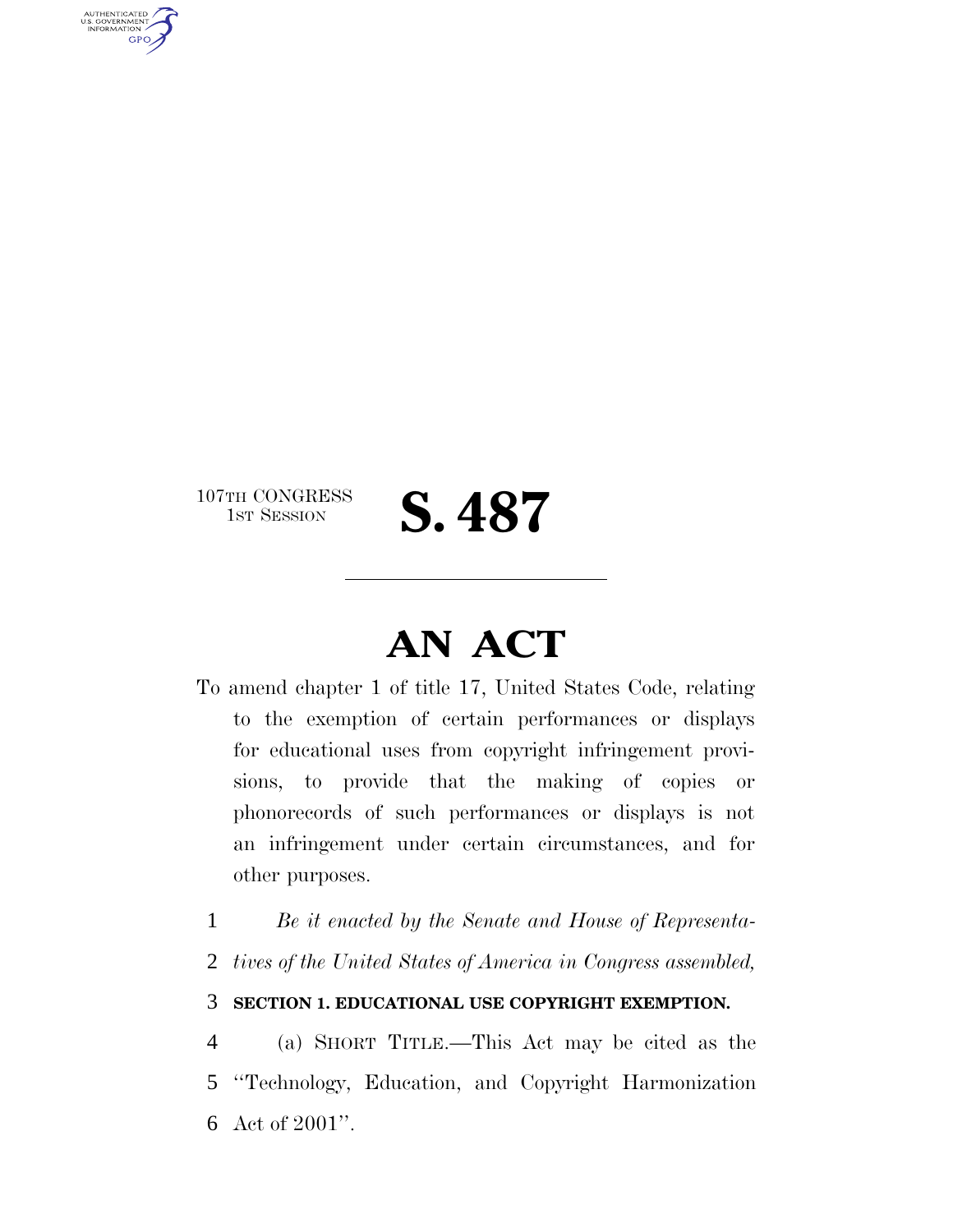(b) EXEMPTION OF CERTAIN PERFORMANCES AND DISPLAYS FOR EDUCATIONAL USES.—Section 110 of title 17, United States Code, is amended—

 (1) by striking paragraph (2) and inserting the following:

 $(2)$  except with respect to a work produced or marketed primarily for performance or display as part of mediated instructional activities transmitted via digital networks, or a performance or display that is given by means of a copy or phonorecord that is not lawfully made and acquired under this title, and the transmitting government body or accredited nonprofit educational institution knew or had reason to believe was not lawfully made and acquired, the performance of a nondramatic literary or musical work or reasonable and limited portions of any other work, or display of a work in an amount comparable to that which is typically displayed in the course of a live classroom session, by or in the course of a transmission, if—

21 "'(A) the performance or display is made by, at the direction of, or under the actual su- pervision of an instructor as an integral part of a class session offered as a regular part of the systematic mediated instructional activities of a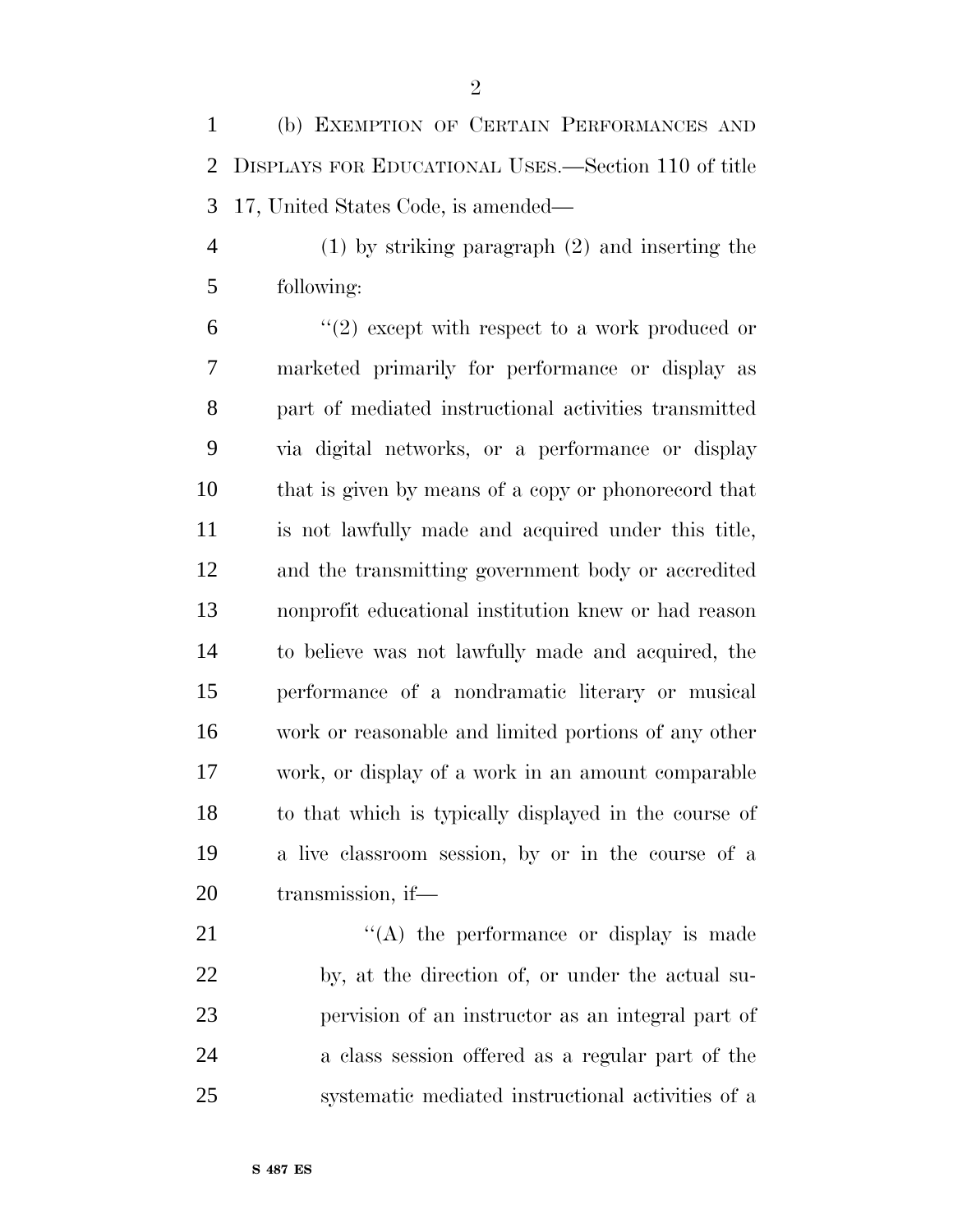| $\mathbf{1}$   | governmental body or an accredited nonprofit      |
|----------------|---------------------------------------------------|
| $\overline{2}$ | educational institution;                          |
| 3              | $\lq\lq$ the performance or display is directly   |
| $\overline{4}$ | related and of material assistance to the teach-  |
| 5              | ing content of the transmission;                  |
| 6              | $\lq\lq$ (C) the transmission is made solely for, |
| 7              | and, to the extent technologically feasible, the  |
| 8              | reception of such transmission is limited to—     |
| 9              | "(i) students officially enrolled in the          |
| 10             | course for which the transmission is made;        |
| 11             | <b>or</b>                                         |
| 12             | "(ii) officers or employees of govern-            |
| 13             | mental bodies as a part of their official du-     |
| 14             | ties or employment; and                           |
| 15             | $\lq\lq$ (D) the transmitting body<br>or          |
| 16             | institution-                                      |
| 17             | "(i) institutes policies regarding copy-          |
| 18             | right, provides informational materials to        |
| 19             | faculty, students, and relevant staff mem-        |
| 20             | bers that accurately describe, and promote        |
| 21             | compliance with, the laws of the United           |
| 22             | States relating to copyright, and provides        |
| 23             | notice to students that materials used in         |
| 24             | connection with the course may be subject         |
| 25             | to copyright protection; and                      |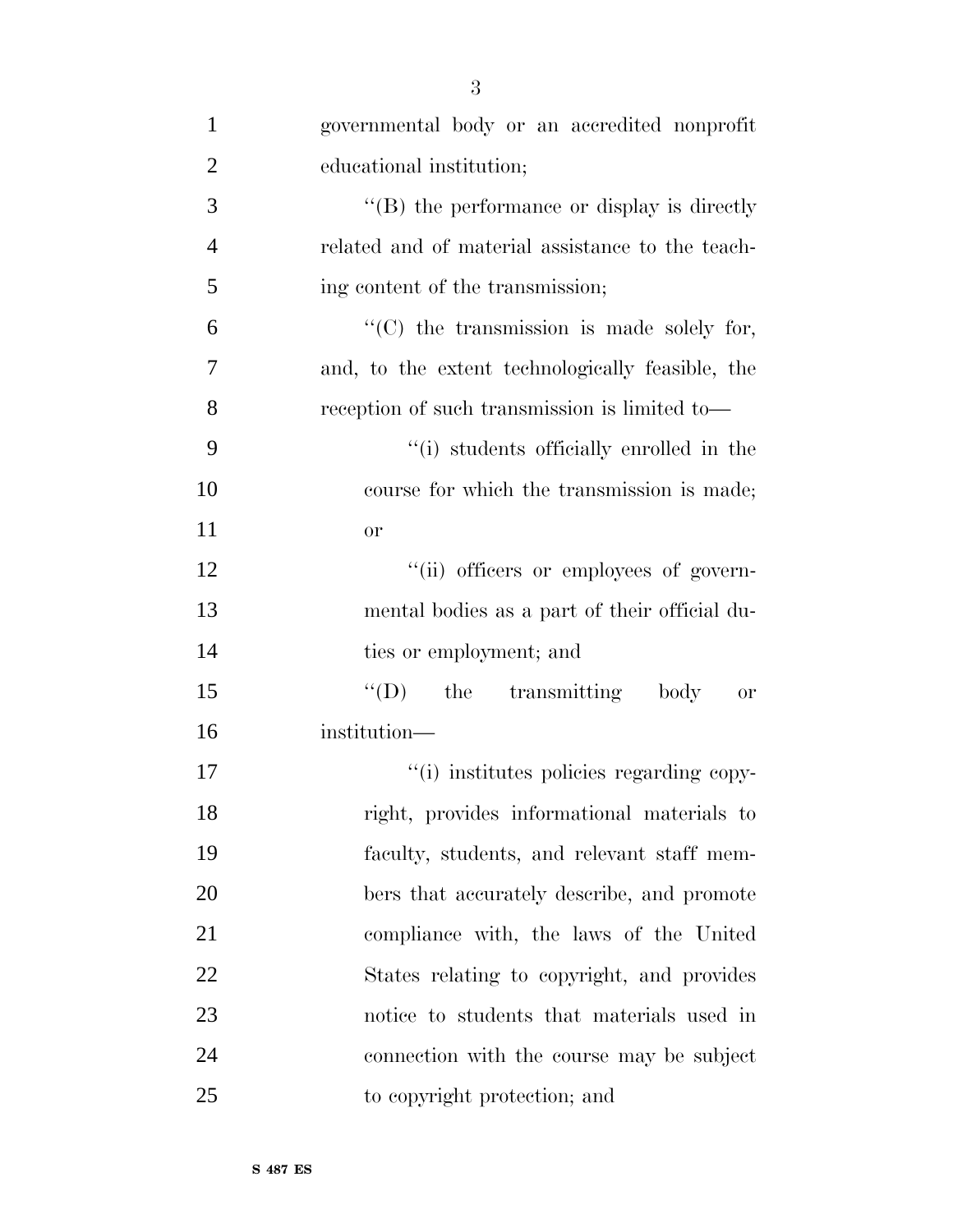| $\mathbf{1}$   | "(ii) in the case of digital                          |
|----------------|-------------------------------------------------------|
| $\overline{2}$ | transmissions-                                        |
| 3              | "(I) applies technological meas-                      |
| $\overline{4}$ | ures that reasonably prevent—                         |
| 5              | "(aa) retention of the work                           |
| 6              | in accessible form by recipients of                   |
| 7              | the transmission from the trans-                      |
| 8              | mitting body or institution for                       |
| 9              | longer than the class session; and                    |
| 10             | "(bb) unauthorized further                            |
| 11             | dissemination of the work in ac-                      |
| 12             | cessible form by such recipients                      |
| 13             | to others; and                                        |
| 14             | "(II) does not engage in conduct                      |
| 15             | that could reasonably be expected to                  |
| 16             | interfere with technological measures                 |
| 17             | used by copyright owners to prevent                   |
| 18             | such retention or unauthorized further                |
| 19             | dissemination;"; and                                  |
| 20             | $(2)$ by adding at the end the following:             |
| 21             | "In paragraph $(2)$ , the term 'mediated instruc-     |
| 22             | tional activities' with respect to the performance or |
| 23             | display of a work by digital transmission under this  |
| 24             | section refers to activities that use such work as an |

integral part of the class experience, controlled by or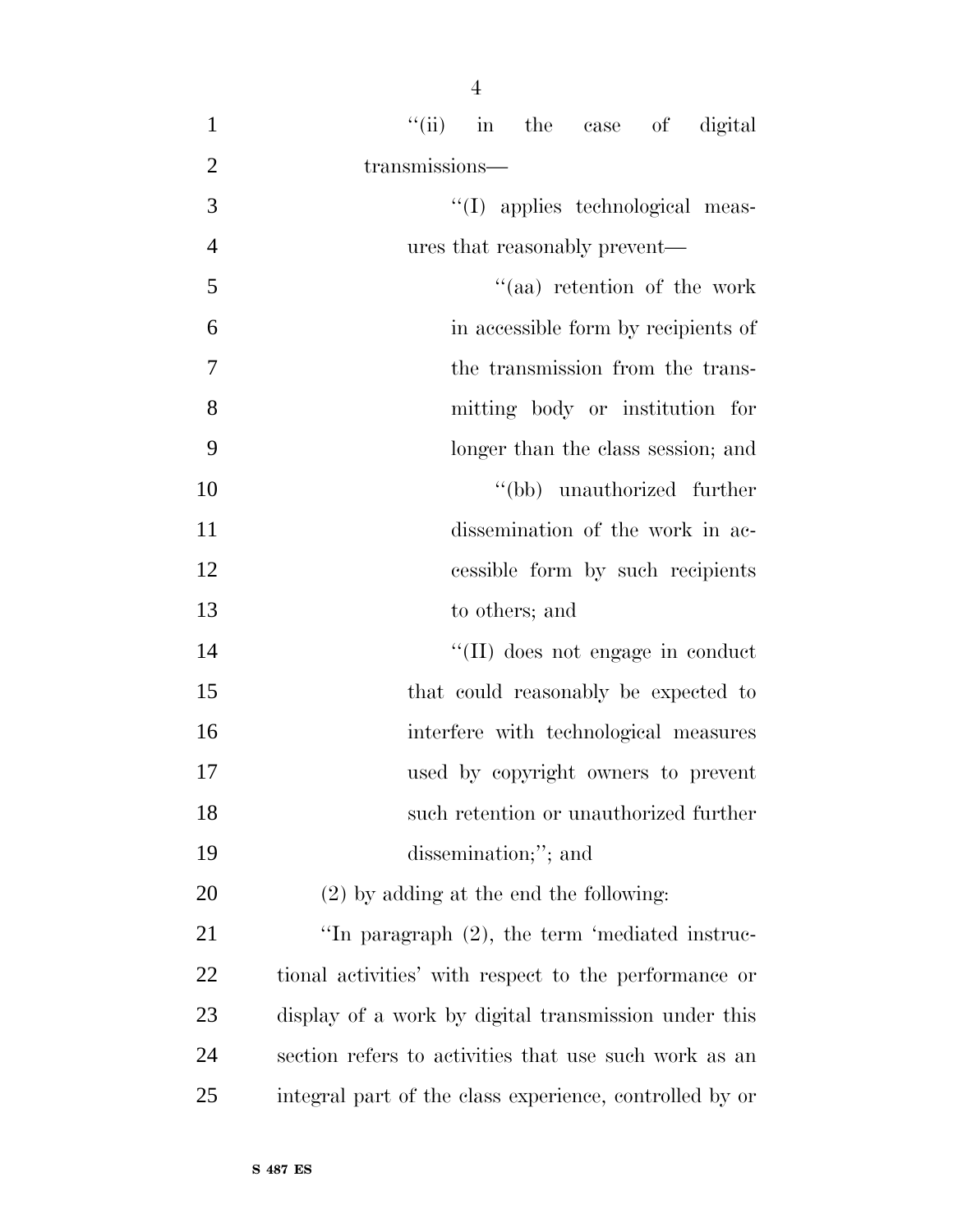| $\mathbf{1}$   | under the actual supervision of the instructor and    |
|----------------|-------------------------------------------------------|
| $\overline{2}$ | analogous to the type of performance or display that  |
| 3              | would take place in a live classroom setting. The     |
| $\overline{4}$ | term does not refer to activities that use, in 1 or   |
| 5              | more class sessions of a single course, such works as |
| 6              | textbooks, course packs, or other material in any     |
| 7              | media, copies or phonorecords of which are typically  |
| 8              | purchased or acquired by the students in higher edu-  |
| 9              | cation for their independent use and retention or are |
| 10             | typically purchased or acquired for elementary and    |
| 11             | secondary students for their possession and inde-     |
| 12             | pendent use.                                          |
| 13             | "For purposes of paragraph<br>(2),                    |
| 14             | accreditation-                                        |
| 15             | $\lq\lq$ with respect to an institution pro-          |
| 16             | viding post-secondary education, shall be as de-      |
| 17             | termined by a regional or national accrediting        |
| 18             | agency recognized by the Council on Higher            |
| 19             | Education Accreditation or the United States          |
| 20             | Department of Education; and                          |
| 21             | $\lq\lq (B)$ with respect to an institution pro-      |
| 22             | viding elementary or secondary education, shall       |
| 23             | be as recognized by the applicable state certifi-     |
| 24             | cation or licensing procedures.                       |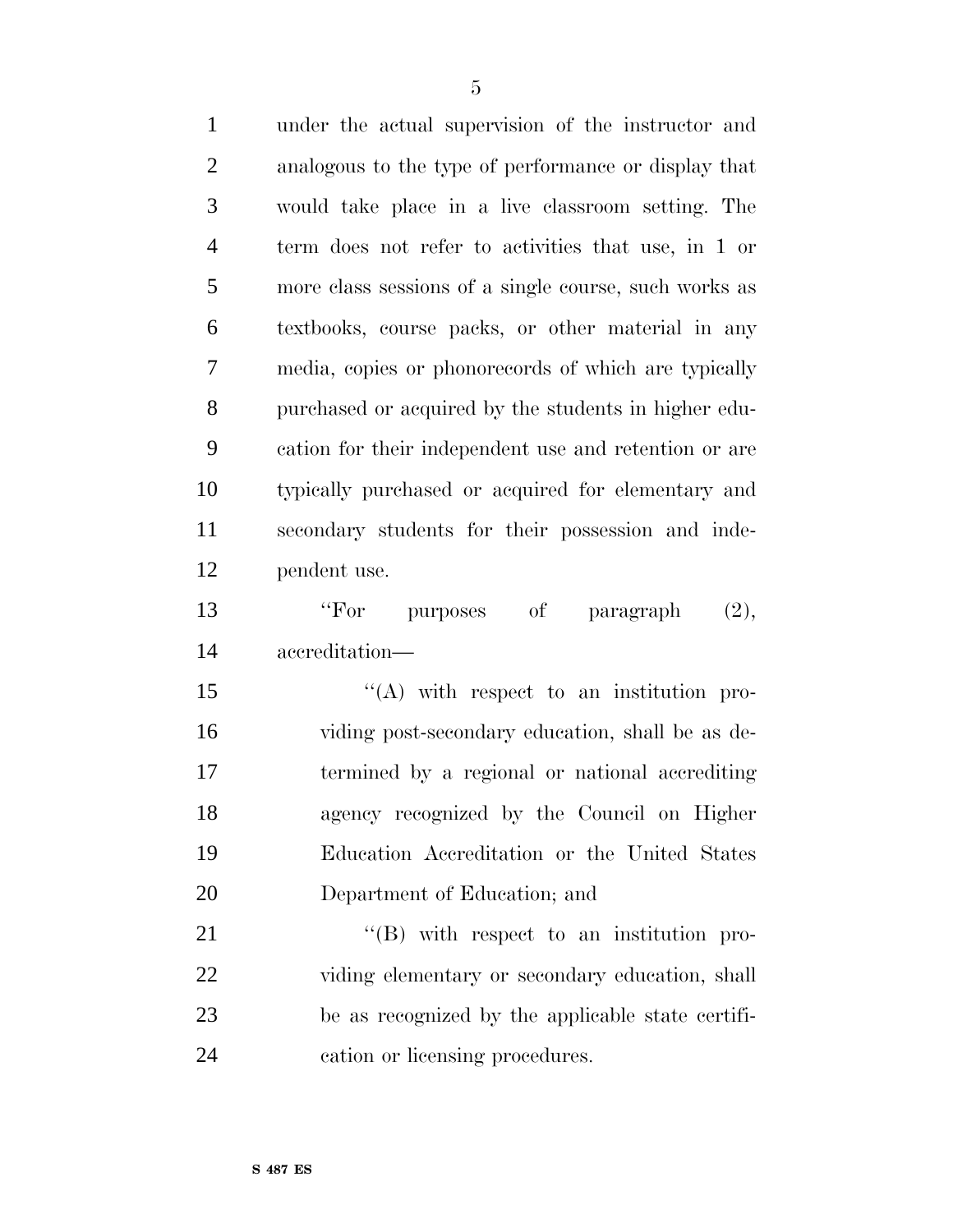| $\mathbf{1}$   | "For purposes of paragraph (2), no govern-              |
|----------------|---------------------------------------------------------|
| $\overline{2}$ | mental body or accredited nonprofit educational in-     |
| 3              | stitution shall be liable for infringement by reason of |
| $\overline{4}$ | the transient or temporary storage of material car-     |
| 5              | ried out through the automatic technical process of     |
| 6              | a digital transmission of the performance or display    |
| $\overline{7}$ | of that material as authorized under paragraph (2).     |
| 8              | No such material stored on the system or network        |
| 9              | controlled or operated by the transmitting body or      |
| 10             | institution under this paragraph shall be maintained    |
| 11             | on such system or network in a manner ordinarily        |
| 12             | accessible to anyone other than anticipated recipi-     |
| 13             | ents. No such copy shall be maintained on the sys-      |
| 14             | tem or network in a manner ordinarily accessible to     |
| 15             | such anticipated recipients for a longer period than    |
| 16             | reasonably necessary to facilitate the trans-<br>is     |
| 17             | missions for which it was made.".                       |
| 18             | (c) EPHEMERAL RECORDINGS.                               |
| 19             | IN GENERAL.—Section 112 of title 17,<br>(1)             |
|                |                                                         |

United States Code, is amended—

 (A) by redesignating subsection (f) as sub-section (g); and

 (B) by inserting after subsection (e) the fol-lowing: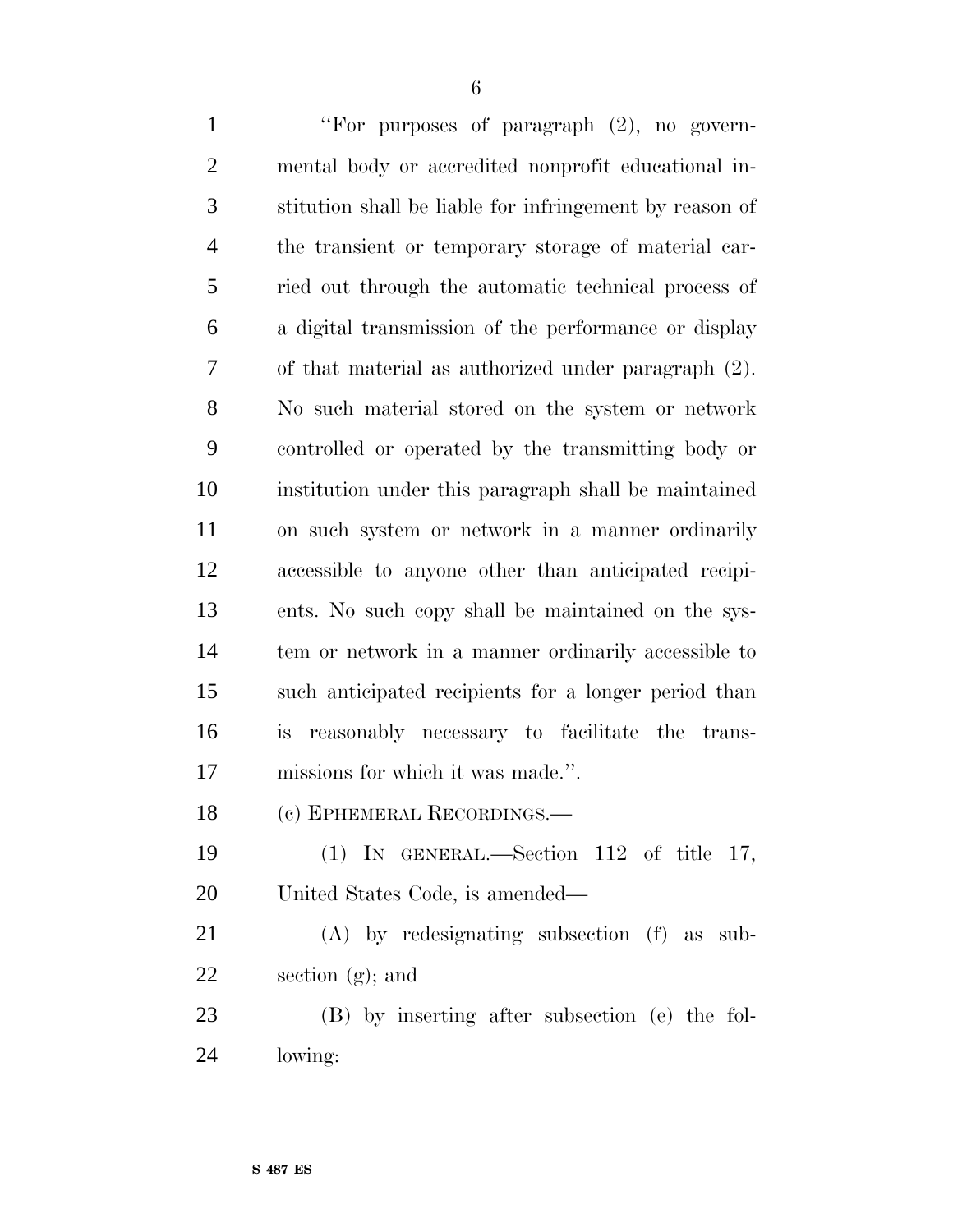''(f)(1) Notwithstanding the provisions of section 106, and without limiting the application of subsection (b), it is not an infringement of copyright for a govern- mental body or other nonprofit educational institution en- titled under section 110(2) to transmit a performance or display to make copies or phonorecords of a work that is in digital form and, solely to the extent permitted in para- graph (2), of a work that is in analog form, embodying the performance or display to be used for making trans-missions authorized under section 110(2), if—

 $\langle \text{A} \rangle$  such copies or phonorecords are retained and used solely by the body or institution that made them, and no further copies or phonorecords are re- produced from them, except as authorized under sec-15 tion  $110(2)$ ; and

16  $\langle$  (B) such copies or phonorecords are used sole- ly for transmissions authorized under section 110(2).

 ''(2) This subsection does not authorize the conver- sion of print or other analog versions of works into digital formats, except that such conversion is permitted here- under, only with respect to the amount of such works au- thorized to be performed or displayed under section  $110(2)$ , if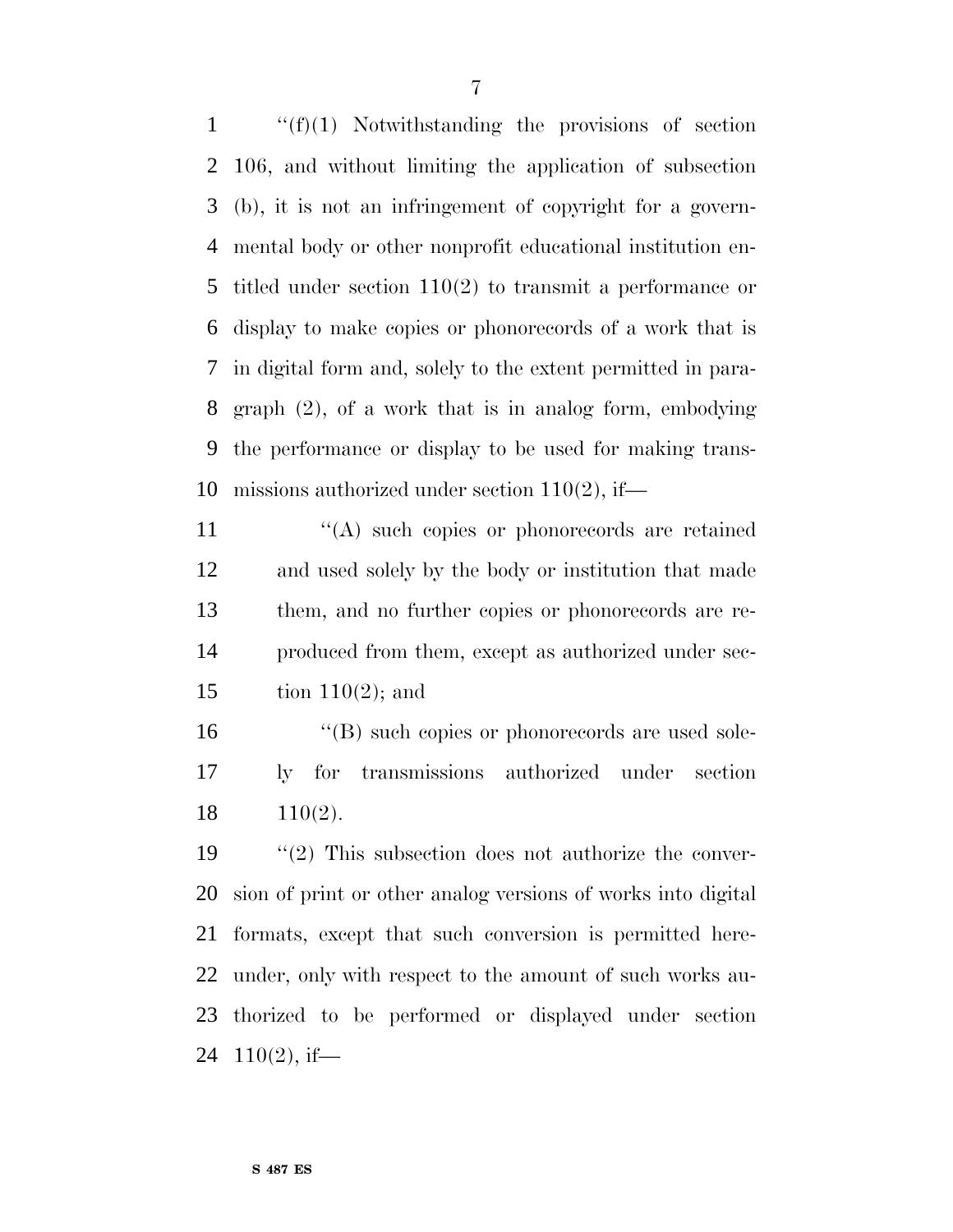''(B) the digital version of the work that is available to the institution is subject to technological protection measures that prevent its use for section  $110(2)$ .".

 (2) TECHNICAL AND CONFORMING AMEND- MENT.—Section 802(c) of title 17, United States Code, is amended in the third sentence by striking 10 "section  $112(f)$ " and inserting "section  $112(g)$ ".

(d) PATENT AND TRADEMARK OFFICE REPORT.—

 (1) IN GENERAL.—Not later than 180 days after the date of enactment of this Act and after a period for public comment, the Undersecretary of Commerce for Intellectual Property, after consulta- tion with the Register of Copyrights, shall submit to the Committees on the Judiciary of the Senate and the House of Representatives a report describing technological protection systems that have been im- plemented, are available for implementation, or are proposed to be developed to protect digitized copy- righted works and prevent infringement, including upgradeable and self-repairing systems, and systems 24 that have been developed, are being developed, or are proposed to be developed in private voluntary indus-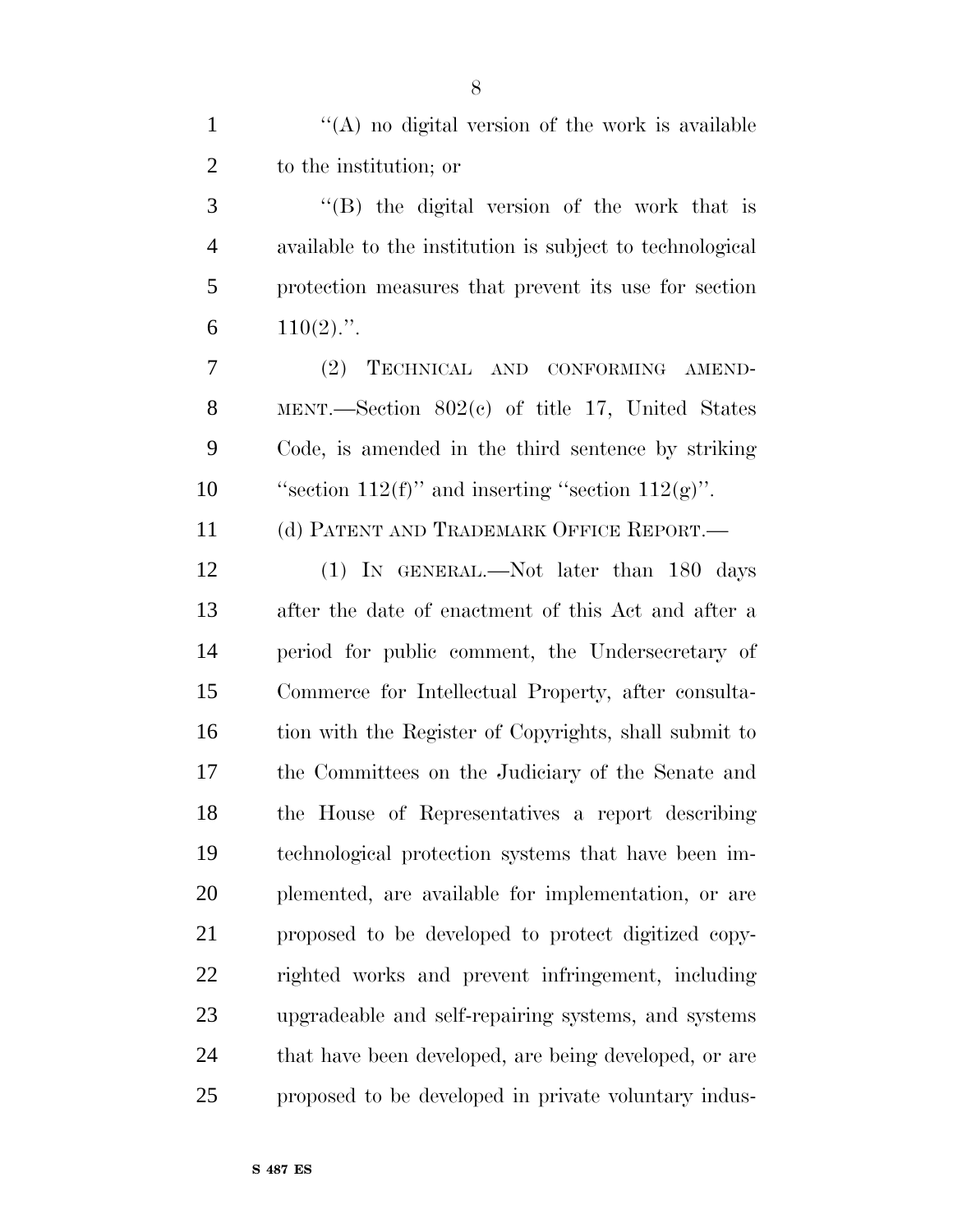| $\mathbf{1}$   | try-led entities through an open broad based con-   |
|----------------|-----------------------------------------------------|
| $\overline{2}$ | sensus process. The report submitted to the Com-    |
| 3              | mittees shall not include any recommendations, com- |
| $\overline{4}$ | parisons, or comparative assessments of any com-    |
| 5              | mercially available products that may be mentioned  |
| 6              | in the report.                                      |
| 7              | this<br>(2) LIMITATIONS.—The report under           |
| 8              | subsection-                                         |
| 9              | (A) is intended solely to provide informa-          |
| 10             | tion to Congress; and                               |
| 11             | (B) shall not be construed to affect in any         |
| 12             | way, either directly or by implication, any provi-  |
| 13             | sion of title 17, United States Code, including     |
| 14             | requirements of clause (ii) of section<br>the       |
| 15             | $110(2)(D)$ of that title (as added by this Act),   |
| 16             | or the interpretation or application of such pro-   |
| 17             | visions, including evaluation of the compliance     |
| 18             | with that clause by any governmental body or        |
| 19             | nonprofit educational institution.                  |
|                | Passed the Senate June 7, 2001.                     |

Attest:

*Secretary.*